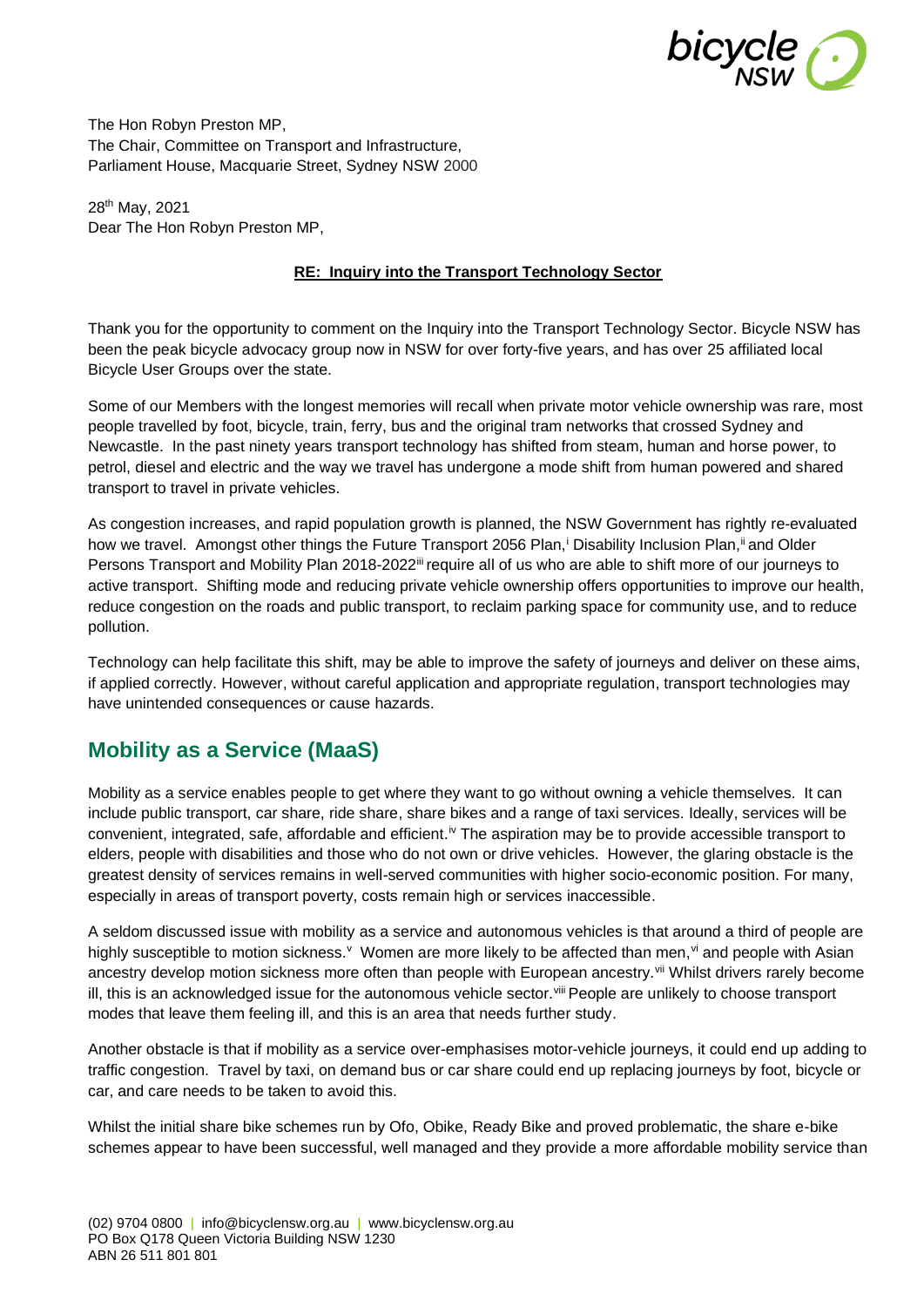car-based alternatives. The challenge in NSW has been the reluctance of commercial operators to offer services outside the eastern suburbs of Sydney.

By investing in the docked share e-bike service run by Bykko in Newcastle, Transport for NSW has demonstrated bike share can work in other parts of the state.<sup>ix</sup> Bicycle NSW recommends Transport for NSW supports service expansion, especially into areas under-served areas by public transport. This would be particularly appropriate to encourage where towns, suburbs and communities develop bike and active transport networks.

Each type of mobility service requires infrastructure. Roads for motor vehicles, bike paths safe from cars for riders, and footpaths for pedestrians are obvious requirements. However, there is an increasing demand for places to hail and drop off passengers and to park share bikes, so that these services can operate. Bicycle NSW recommends re-prioritising the road related environment in line with the Road User Space Allocation Policy CP21000<sup>x</sup> so that walking, cycling, public and shared transport are prioritised over privately owned transport and parking. Wherever new infrastructure is developed or existing infrastructure upgraded the Providing for Walking and Cycling in Transport Projects Policy CP21001<sup>xi</sup> should be followed and space reallocated.

### **Real time public transport journey management**

The COVID-19 pandemic necessitated reductions in public transport usage, to reduce the chance of infection but it has also led to greater private vehicle use and congestion.<sup>xii</sup> Using app technology to increase parking supply,<sup>xiii</sup> is an excellent example of using technology in a way that is likely to backfire post-COVID by inducing greater use of private vehicles.

Real time public transport journey management can help more people plan their journeys, re-plan if a service is late or delayed, and helps people feel more confident using different services or taking unfamiliar journeys by public transport. Technology platforms must ensure they meet the needs of people with disabilities, elders, children and people for whom English is an additional language, as these are the groups who are more likely to use public transport.

However, most of NSW has little or no public transport. Discussions of public transport technology have little value to communities served only by a bus for local school children, or by services that are too infrequent to get people to work, education, shops or health services.

The COVID-19 pandemic saw pop-up bike lanes and low speed zones trialled successfully in urban environments, and across NSW more towns and communities are building shared paths and bike lanes, to enable more people to take short journeys in communities that have no public transport. More pathways, preferably with tree cover to shade users as temperatures rise, end of trip facilities that enable people to safely store bikes, charge e-bikes, change and store clothing could enable more people to travel into town, to key destinations or transport hubs without needing to use a private vehicle.

## **First and last mile transport services**

#### *Integration*

First and last mile transport services in NSW are critical to increasing the accessibility of public transport, and reducing private car journeys. Public transport can be inaccessible to people who live too far away to walk to bus stops or stations. Elders, people with disabilities, those carrying heavy work equipment or luggage and parents with small children are less able to manage long walks or steep gradients.

Better integration of bikes journeys and micro-mobility may assist in solving these problems. Share e-bike schemes can help people travel to bus stops or stations, and examples in Newcastle and Sydney have proven successful. However, these schemes only facilitate improved access to a handful of transport stops in NSW.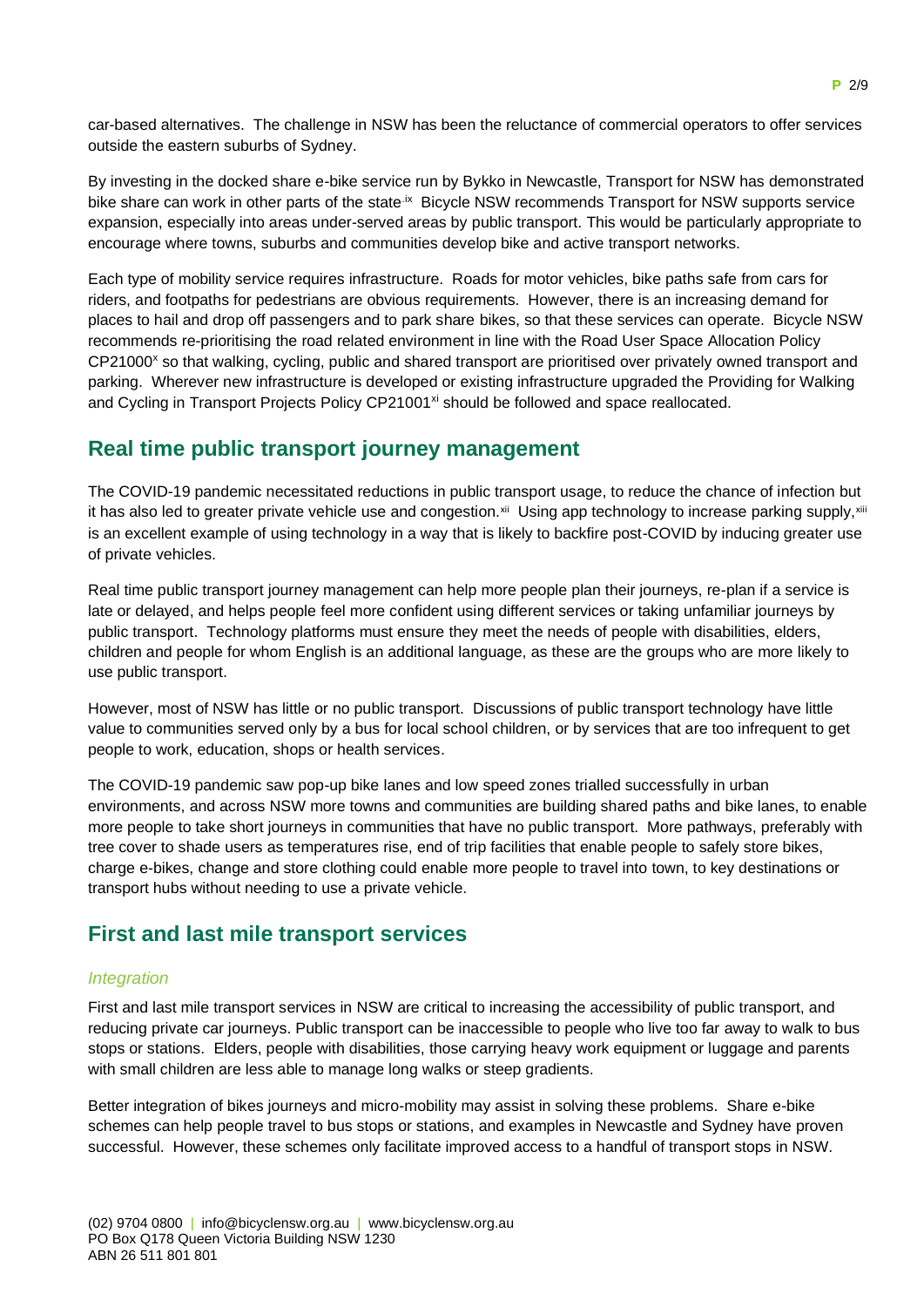It is impossible to take a bicycle on a bus in NSW and rare for secure bike storage to be provided at bus stops. This means most commuters cannot readily integrate bus travel and bike journeys to switch mode to public transport. Some train stations have bike storage accessible using the Opal card, but security will need to be improved before most commuters would be prepared to regularly store an e-bike in these areas, as we receive reports of bike theft from these designated bike parks. Most stations do not offer secure bike parking, or offer sufficient space to meet demand. The Manly Ferry Terminal provides a daily reminder of demand outstripping bike parking supply. Some commuters take bikes onto trains and ferries, but the new ferry designs limit accessible bike storage because most bikes need to be lifted and hung on hooks that many people are unable to reach, some trains offer only limited space for bikes and others require bikes to be disassembled and boxed first.

Bicycle NSW receives regular requests to address the difficulties faced by people needing to take bikes on trains. Disassembly and boxing requirements, the limits on the numbers of bikes that can be carried and on the weight of bikes that can be carried excludes e-bike users, cargo-bike users and makes this service minimally accessible and completely impractical for regular travellers.

Bicycle NSW recommends Transport for NSW re-considers transport integration and last mile services for people across NSW and plan for:

- At least 5% of customers arriving at every public transport stop by bicycle
- Roll-on, roll off bike storage on inter-city and TrainLink trains for at least 5% of passengers
- Transport integration that includes e-bikes and cargo-bikes to enable more families, elders and people with further to travel or heavy loads to access transport hubs.

#### *Micro-mobility*

Some people in NSW are solving their transport issues with micro-mobility devices currently illegal to use in the road related environment in NSW. This includes e-scooters, electric skateboards, Segway's and mono-wheels. The advantage of these devices for users is that their small size means they can be more easily carried to integrate with public transport services, and taken with the user and stored inside their office or in areas better protected from theft than an outdoor or public bike rack.

Bicycle NSW participated in a consultation group to determine whether or not an e-scooter trail wound be run by Transport for NSW,  $xiv$  but this was shut down in late 2019 with the Transport Minister opposing the trial. $xv$  The 'elephant in the room' is the safety fears raised related to the intention to ban e-scooters from footpaths, forcing them onto roads due to the severe shortage of safe separated bike infrastructure, where:

- speed differentials would increase the likelihood of drivers hitting them
- potholes and storm water grilles were highly likely to cause crashes due to the small wheels on these devices
- inexperienced riders who toppled off were more likely to be run down
- operating the device requires both hands to hang on, making signalling difficult/ impossible

These devices were not designed to mix with traffic and may not be suitable to use on most roads,<sup>xvi</sup> and the National Transport Commission recommended they be limited to travelling at 10 km/h on footpaths, and 25 km/h on bicycle paths and local roads.<sup>xvii</sup> This aligns with current speed restrictions for powered mobility assistance devices used on the footpath, and the restrictions on e-bike assistance levels.

In the absence of a trial and proper regulation e-scooters are still being used regularly in NSW and shops are selling devices advertised as able to travel at 45 km/h. The majority of riders we observe avoid using the road instead using footpaths, shared paths and cycleways. We have also observed more use of novel micro-mobility devices including electric skateboards, mono-wheels and the occasional Segway.

Whilst Bicycle NSW appreciates micro-mobility devices present potential hazards, the greatest threat of injury and fatality on the road and road related areas in NSW is posed by motor vehicles and their drivers. Micro-mobility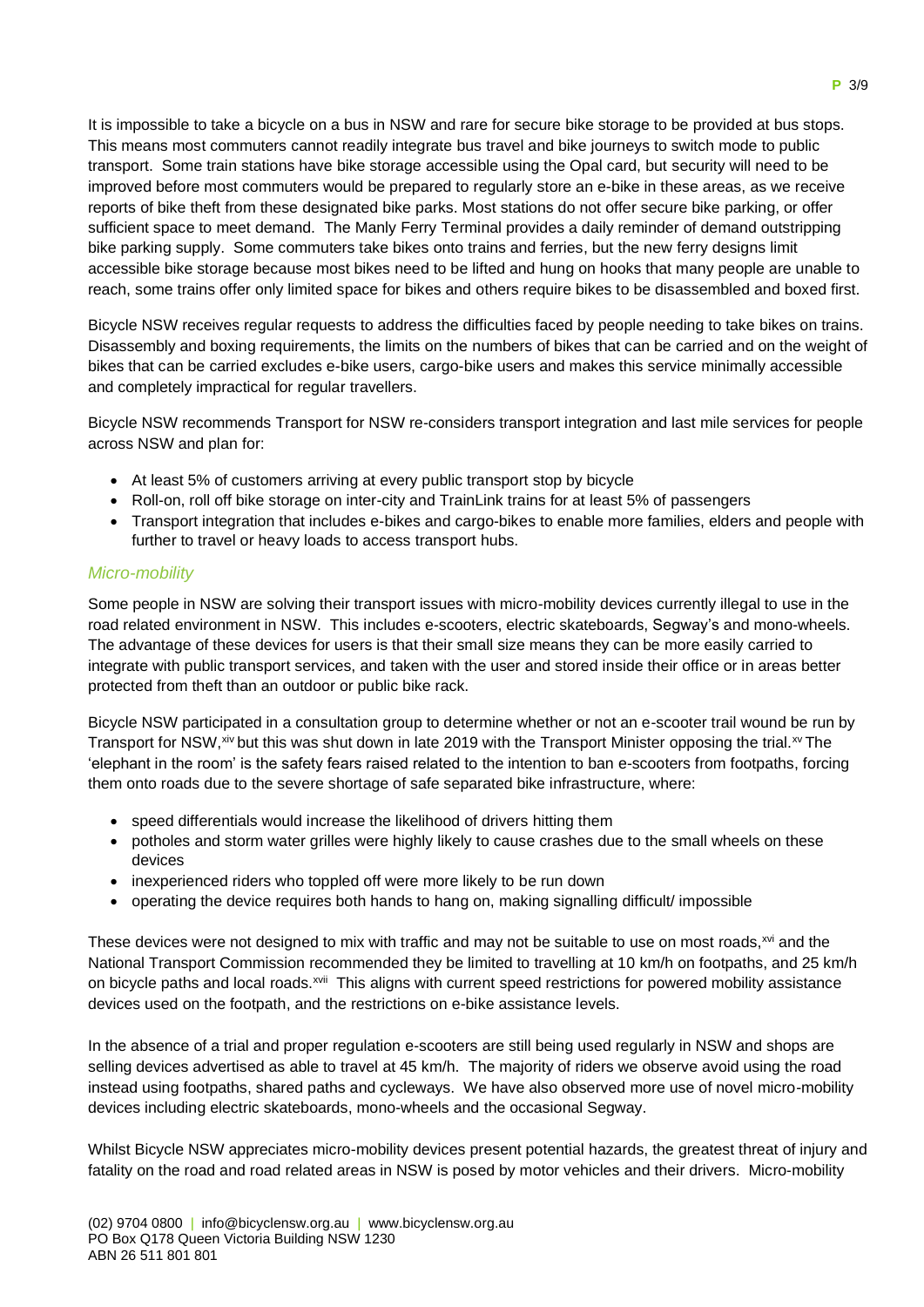does offer the potential to solve last mile transport issues for some, and is far less likely to injure and kill nonusers. However, it needs evaluation and regulation and Bicycle NSW recommends the evaluation of devices available for sale and import in terms of their:

- Use and performance on roadways, bike infrastructure and footpaths and the relative hazards and issues posed to users of these devices
- Integration into road related environments and ability to tolerate conditions, enable signalling of intended manoeuvring and observation in low light levels and at night
- Servicing requirements, charging, machinery and battery safety
- Requirement for use with helmets, bells, lights or other safety equipment

Any such evaluation should reflect an evaluation of hazards posed based on the data. For our submission on Innovative Vehicles to the National Transport Commission<sup>xviii</sup> we evaluated the relative safety of different travel modes based on the data. In order to increase the person's death risk by one micromort, you would need to travel the following distances:

| Motorbike      | 9.7 km  |
|----------------|---------|
| <b>Bicycle</b> | 16 km   |
| Walking        | 27km    |
| Car            | 370 km  |
| Jet            | 1600 km |
| Train          | 9656 km |

This comparison of the hazards of different transport types paints a clear picture of who roads have been engineered to serve, and challenges governments to improve provision if they expect people to shift mode.

Queensland research suggests that e-scooter riders are twice as likely to crash as bicycle riders, xix although this may change as experience with these devices increases, and few of these crashes have been fatal. E-scooters are ridden on footpaths in Queensland, reducing the most significant hazard to riders, namely interactions with motor vehicles. Any evaluation of micro-mobility devices should relate their use to the relative hazards of other transport modes.

#### *E-bikes*

People in NSW are increasingly purchasing e-bikes, whether to solve 'last mile' connection issues, travel the entire journey, to carry heavy loads, transport child passengers, or deliver goods and services. E-bikes offer an opportunity to decongest our cities given a single 3.5m traffic lane can move 2000 people per hour in cars, but 14,000 by bike.<sup>xx</sup> The addition of the motor enables riders to handle hills, carry loads and to reduce the exertion that increases sweating and can act as a barrier to cycling where end of trip facilities are not available.

E-bikes have also proven incredibly popular with the food delivery sector, and have enabled restaurants to continue serving customers during the COVID-19 pandemic. Bicycle NSW Members repeatedly raised issues related to food delivery riders. We advocated for safety improvements in this sector over the past two years, and participated in the NSW Government Inquiry into the sector following a spate of delivery rider deaths.<sup>xxi</sup>

Food delivery rider injury and death rates highlight the inadequate provision of safe, separated cycleways that connect services such as restaurants with where people live. Using bicycles to deliver food and goods helps reduce congestion, parking pressures and the hazard posed from the same number of motor vehicle journeys, but if roads remain deadly for riders they will inevitably end up on footpaths. Whilst we are not aware of a fatality in NSW from an e-bike rider hitting a pedestrian, one has occurred in Victoria<sup>xxii</sup> and we receive persistent complaints about the unlawful use of bicycles an e-bikes on footpaths.

As this heat-map from the Making Sydney a Cycling City<sup>xxiii</sup> report shows, food deliver riders are heavy users of roads, most of which have no cycleway provision.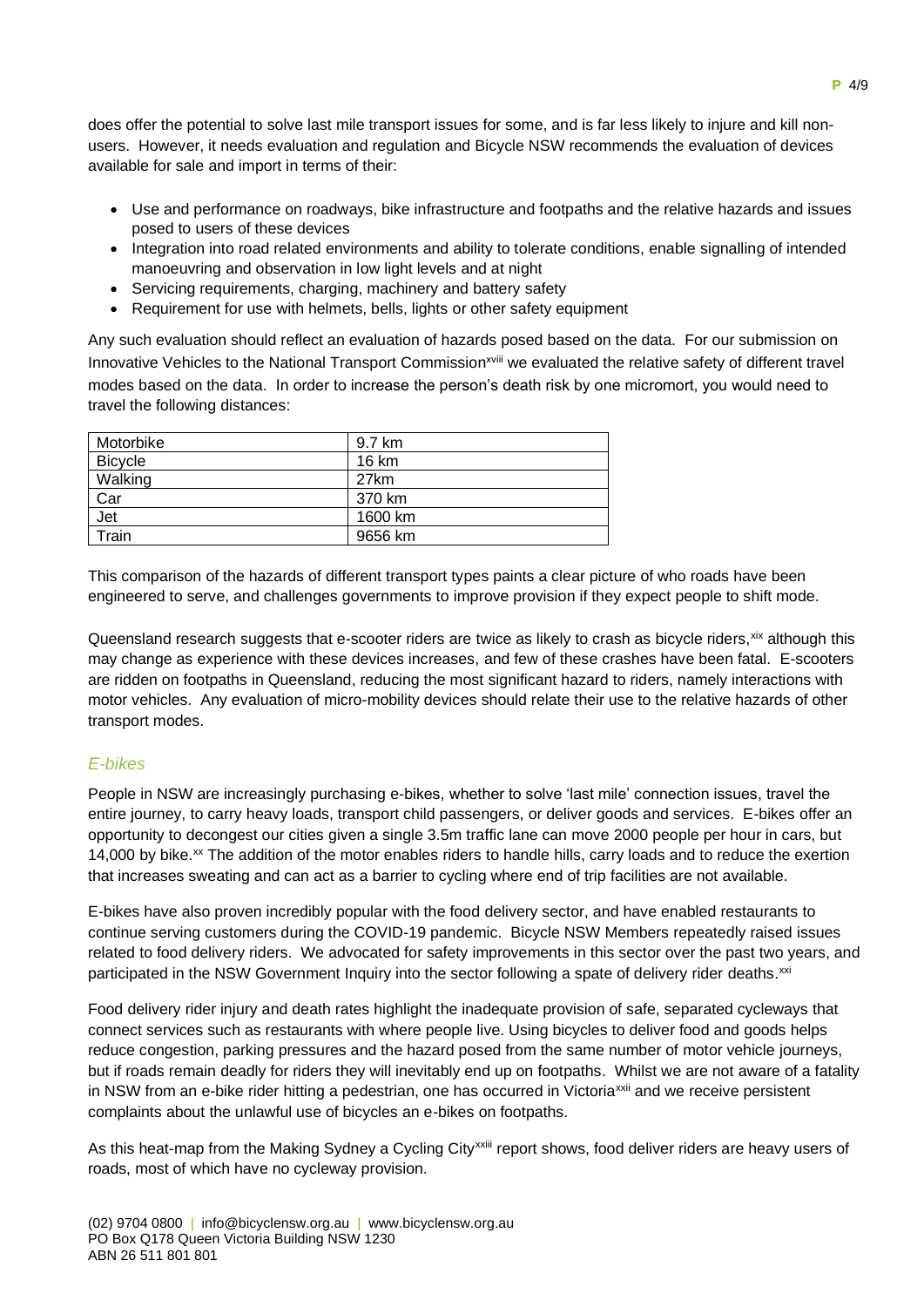

The purple lines on the map highlight v ads in Sydney are used by Uber Ea on bicycles to complete food deliveries. The dones the purple the more popular the link is amo Uber Ests delivery people

Uber Eats launched in Australia in 2016, and since then has signed up 30,000 restaurants. According to the [report](https://ubernewsroomapi.10upcdn.com/wp-content/uploads/2021/04/Accenture-Making-delivery-work-for-everyone-1-1.pdf)xxiv Uber Eats commissioned Accenture to undertake, Australians are spending 210% more on food delivery today vs before COVID-19 even though people can now eat in-venue. Around 6.9 million deliveries were made in Sydney alone between August and December 2020, involving 9,389 delivery people working on the Uber Eats app. Some of these deliveries are by motorised vehicle, but many are by bike. The demand for infrastructure is clear, and it extends well beyond Sydney.

Bicycle NSW also acknowledges some safety issues arise from e-bikes being imported, purchased, built from regular bikes using conversion kits, or modified. Fires can start from issues related to charging, xxv converting ordinary bikes into e-bikes with imported kits from overseas may result in a bike that does not conform with Australian standards,<sup>xxvi</sup> or the alterations may exceed the performance of the frame or brakes that were not designed for an e-bike. Problems can arise if people modify e-bikes to override speed limits, xxvii because lithium batteries can explode if overloaded or over-heated.

Whilst Bicycle NSW has done its best to educate and resource riders, governments need to do more to raise awareness amongst riders, regulate imports, educate bike shop owners and enforce standards. This will help more consumers in their efforts to buy safe e-bikes.

# **How data might be, used to improve access and safety for travellers, including for women,**

Data collection and use is often touted as the 'solution' to transport problems. However, data on public transport options is only as good as the service available in your area. For most of NSW there is little to no public transport to access, and this is even worse for people on low incomes or with disabilities.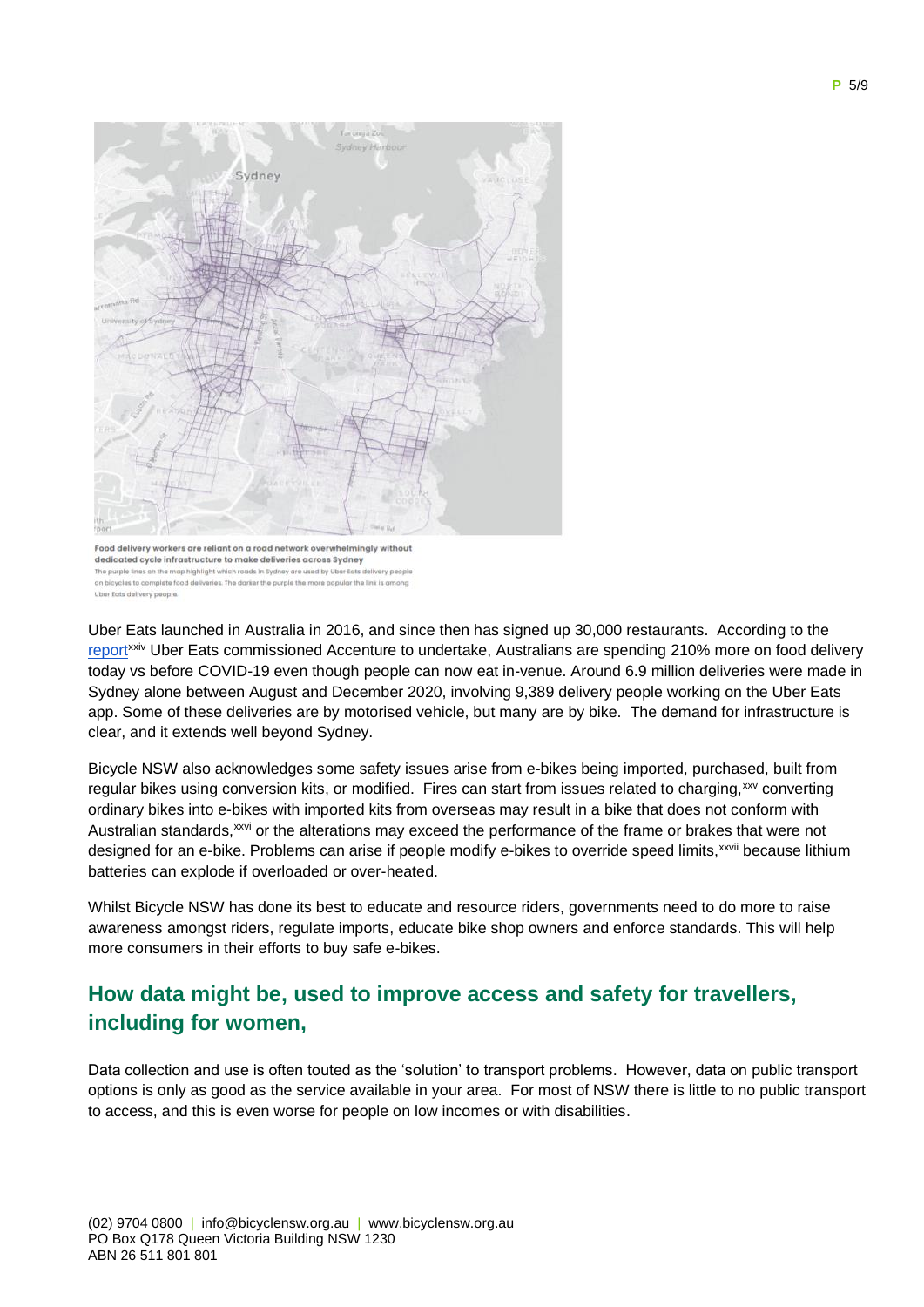Transport for NSW data presents maps of where people die or get injured,<sup>xxviii</sup> but this really amounts to a sophisticated body-count. Rising fatality rates<sup>xxix</sup> prove unless the data is used to take action and prevent injuries and fatalities, road safety does not improve from collecting data.

The very nature of public transport is it requires travelling with other people. Women, girls, non-binary people and those from diverse backgrounds can also face the added hazard posed by fellow travellers. Data collection by the Free to Be crowd mapping tool<sup>xxx</sup> makes it clear personal safety from others is a big issue for women and girls, and this only represents a fraction of community concern. Collecting and presenting data can improve knowledge of services, navigation and wayfinding, but it is human behaviour that is compromising safety of vulnerable road users, women and girls. Compiling data or providing tracking apps for these users exposes them to more vulnerability if data is hacked and places the burden on potential victims, rather than stopping perpetrators. What is actually needed is better policing to control violent/unsafe behaviour and better road user education and regulation.

Bicycle NSW is aware of useful data collection that could and should inform transport policy and provision. Women 4 Climate and the City of Sydney prepared a report On the Go: How Women Travel Around our City.<sup>xxxi</sup> This is excellent work because it uses case studies to illustrate the many issues and challenges women and families face.

We recommend applying a gender lens to service planning and evaluating the barriers that women, families and non-binary people face when accessing transport. Deep work also needs to be done to research and address the barriers people with disabilities face and the intersectional impact of gender, ethnicity and disability on transport safety and access. In countries such as Sweden, this re-examination and re-prioritisation has reduced injuries and saved lives.<sup>xxxii</sup>

# **The ethical considerations and regulations in the development of connected and automated vehicles (CAVs).**

Whilst they offer opportunities, Connected Autonomous Vehicles present a range of issues in the road related environment. If people are able to summon an autonomous vehicle without needing to drive it, we may end up with a doubling of the number of trips taken as the car takes the occupant to work and returns to its garage, and then returns at the end of the day to collect its owner.<sup>xxxiii</sup>

Autonomous vehicles are not always able to recognise bicycle riders and pedestrians, xxxiv and people are also unlikely to pay to own an autonomous vehicle whose algorithm prioritises the safety of another road user over that of the vehicle occupant. There are also questions of who is ultimately responsible in a crash when the vehicle is autonomous, and to what degree.<sup>xxxv</sup> As outlined above, autonomous vehicles are also likely to be unappealing or unusable by around 30% of the population who suffer from motion sickness.

Transport systems optimised for autonomous vehicles and efficiency may end up forming an impenetrable barrier to pedestrians or cyclists. Alternatively a convoy of these vehicles would have to stop every time a rider wanted to merge across into a turning lane.<sup>xxxvi</sup> Our bitter experience with the M4 smart motorway is that when the convenience of motor vehicle users and the safety of bike riders conflict in NSW, bike riders get banned from using infrastructure. xxxvii

Bicycle NSW supports the use of chains of connected automatic vehicles on dedicated corridors. These could operate as an alternative to expensive tram or rail installations. They could also operate to provide inter-city or regional freight services. However, they present a hazard to other road users in the ordinary road related environment including pedestrians, bike riders, motorbike riders, horse riders and wildlife.

Transport technology has undergone incredible evolution over the past ninety years, but in the process we have learned that reducing physical activity, designing for private fossil-fuel powered vehicles, ignoring impacts on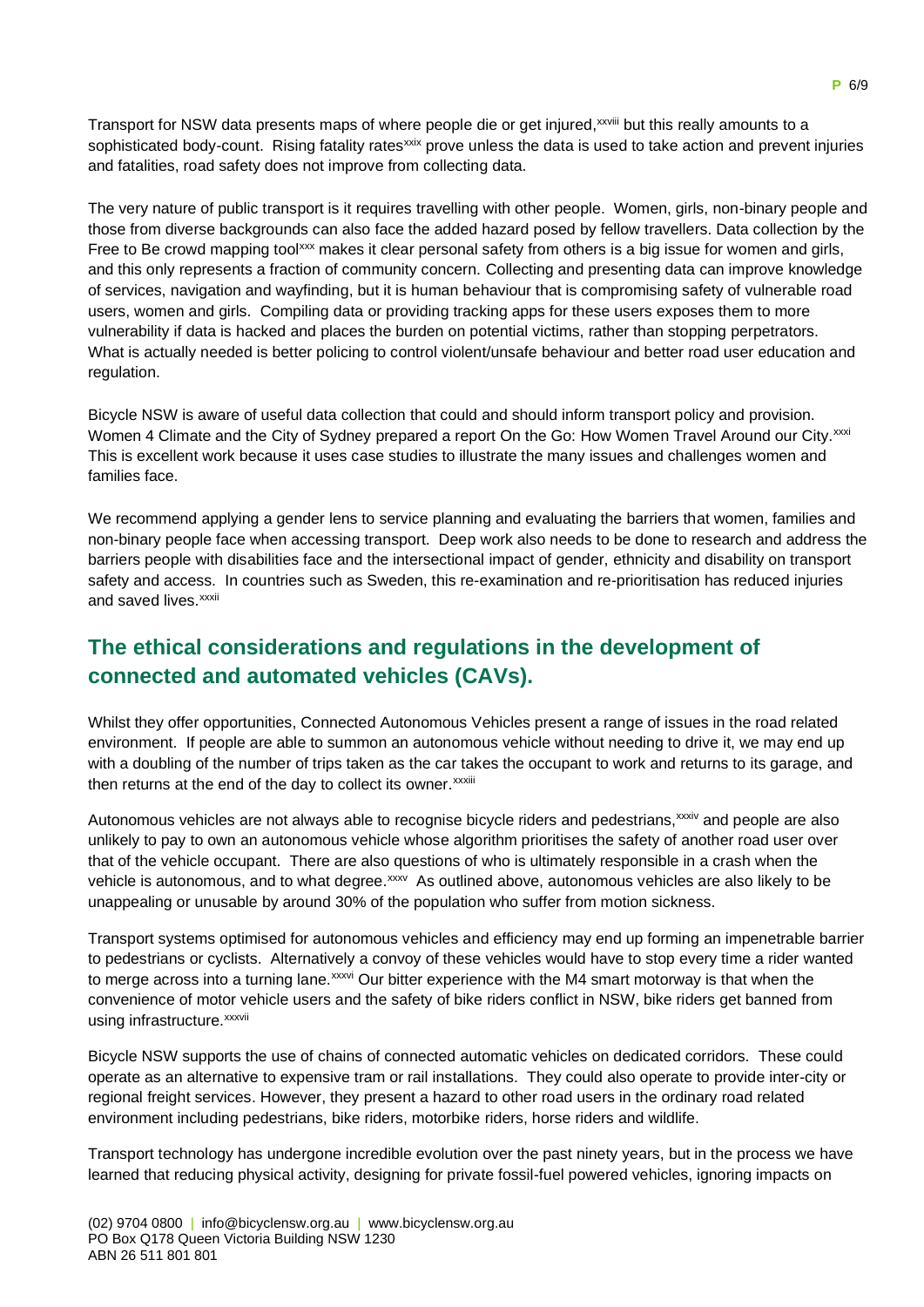wildlife and the natural environment has harmed population health. Our transport systems are designed to prioritize the travel needs of working men, in high income areas. As a consequence, people who need to 'trip chain' to complete more complex journeys, people with low incomes, people living in rural and regional areas, elders, children and people with disabilities have been left to struggle. New transport technologies offer potential solutions if applied wisely, but could have similar negative consequences to prioritizing private car travel if we do not take care.

Bicycle NSW calls for:

- careful consultation to be undertaken with representatives of all user groups, but especially underserved groups or those over-represented in fatality and injury statistics
- testing and data-gathering about new technology
- trials in non-road environments and if safe, in road related environments to inform decision making
- transparent publication of testing and trial results and consultation before introducing new technologies
- maintenance of the road priorities articulated in the Road User Space Allocation Policy CP21000xxxviii

Yours faithfully, Bastien Wallace BA LLB General Manager - Public Affairs Bicycle NSW

iNSW Government, Future Transport 2056 [Online 1/4/2020] [https://future.transport.nsw.gov.au/plans/future](https://future.transport.nsw.gov.au/plans/future-transport-strategy/future-transport-greater-sydney)[transport-strategy/future-transport-greater-sydney,](https://future.transport.nsw.gov.au/plans/future-transport-strategy/future-transport-greater-sydney) Points 3-5

ii NSW Government, Disability Inclusion Plan (2015) [Online 1/4/2020]

<https://www.facs.nsw.gov.au/download?file=313495>

iiiNSW Government, Older Persons Transport and Mobility Plan 2018-2022 (2018) [Online 1/4/2020]

[https://future.transport.nsw.gov.au/sites/default/files/media/documents/2018/Older%20Persons%20Transport%20](https://future.transport.nsw.gov.au/sites/default/files/media/documents/2018/Older%20Persons%20Transport%20and%20Mobility%20Plan_0.pdf) [and%20Mobility%20Plan\\_0.pdf](https://future.transport.nsw.gov.au/sites/default/files/media/documents/2018/Older%20Persons%20Transport%20and%20Mobility%20Plan_0.pdf)

iv Australia Unlimited, Australian Trade and Investment Commission [online as at 27/05.2021] <https://www.austrade.gov.au/future-transport/mobility-as-a-service/>

<sup>v</sup> Takov V, Tadi P. **Motion Sickness**. 2021 Jan 31. In: StatPearls [Internet]. Treasure Island (FL): StatPearls Publishing; 2021 Jan–. PMID: 30969528.

vi *West J Med*. 2000;172(1):42. doi:10.1136/ewjm.172.1.42

<https://www.ncbi.nlm.nih.gov/pmc/articles/PMC1070722/>

vii [Klosterhalfen, Sibylle;](https://www.ingentaconnect.com/search;jsessionid=oksnlir6j55m.x-ic-live-02?option2=author&value2=Klosterhalfen,+Sibylle) [Kellermann, Sandra;](https://www.ingentaconnect.com/search;jsessionid=oksnlir6j55m.x-ic-live-02?option2=author&value2=Kellermann,+Sandra) [Pan, Fang;](https://www.ingentaconnect.com/search;jsessionid=oksnlir6j55m.x-ic-live-02?option2=author&value2=Pan,+Fang) [Stockhorst, Ursula;](https://www.ingentaconnect.com/search;jsessionid=oksnlir6j55m.x-ic-live-02?option2=author&value2=Stockhorst,+Ursula) [Hall, Geoffrey;](https://www.ingentaconnect.com/search;jsessionid=oksnlir6j55m.x-ic-live-02?option2=author&value2=Hall,+Geoffrey) [Enck, Paul,](https://www.ingentaconnect.com/search;jsessionid=oksnlir6j55m.x-ic-live-02?option2=author&value2=Enck,+Paul) **Effects of Ethnicity and Gender on Motion Sickness Susceptibility,** [Aviation, Space, and Environmental Medicine,](https://www.ingentaconnect.com/content/asma/asem;jsessionid=oksnlir6j55m.x-ic-live-02) Volume 76, Number 11, November 2005, pp. 1051-1057(7)

https://www.ingentaconnect.com/content/asma/asem/2005/00000076/00000011/art00008

viii Avoiding Carsickness When the Cars Drive Themselves By Bradley Berman

Published Jan. 17, 2020 Updated Jan. 21, 2020 [https://www.nytimes.com/2020/01/17/business/motion-sickness](https://www.nytimes.com/2020/01/17/business/motion-sickness-self-driving-cars.html)[self-driving-cars.html](https://www.nytimes.com/2020/01/17/business/motion-sickness-self-driving-cars.html)

ixTransport for NSW, BYKKO case study [Online as at 27/5/2021] https://www.transport.nsw.gov.au/data-andresearch/nsw-future-mobility-prospectus/nsw-future-mobility-case-studies/procurement-as-0

<sup>x</sup> NSW Government, Road User Space Allocation Policy CP21000, [Online as at 19/2/2021]

[www.transport.nsw.gov.au/system/files/media/documents/2021/road-user-space-allocation-policy.pdf](http://www.transport.nsw.gov.au/system/files/media/documents/2021/road-user-space-allocation-policy.pdf)

xi NSW Government, Providing for Walking and Cycling in Transport Projects Policy CP21001, [Online as at 19/2/2021] [www.transport.nsw.gov.au/system/files/media/documents/2021/providing-for-walking-and-cycling-in](http://www.transport.nsw.gov.au/system/files/media/documents/2021/providing-for-walking-and-cycling-in-transport-projects-policy.pdf)[transport-projects-policy.pdf](http://www.transport.nsw.gov.au/system/files/media/documents/2021/providing-for-walking-and-cycling-in-transport-projects-policy.pdf)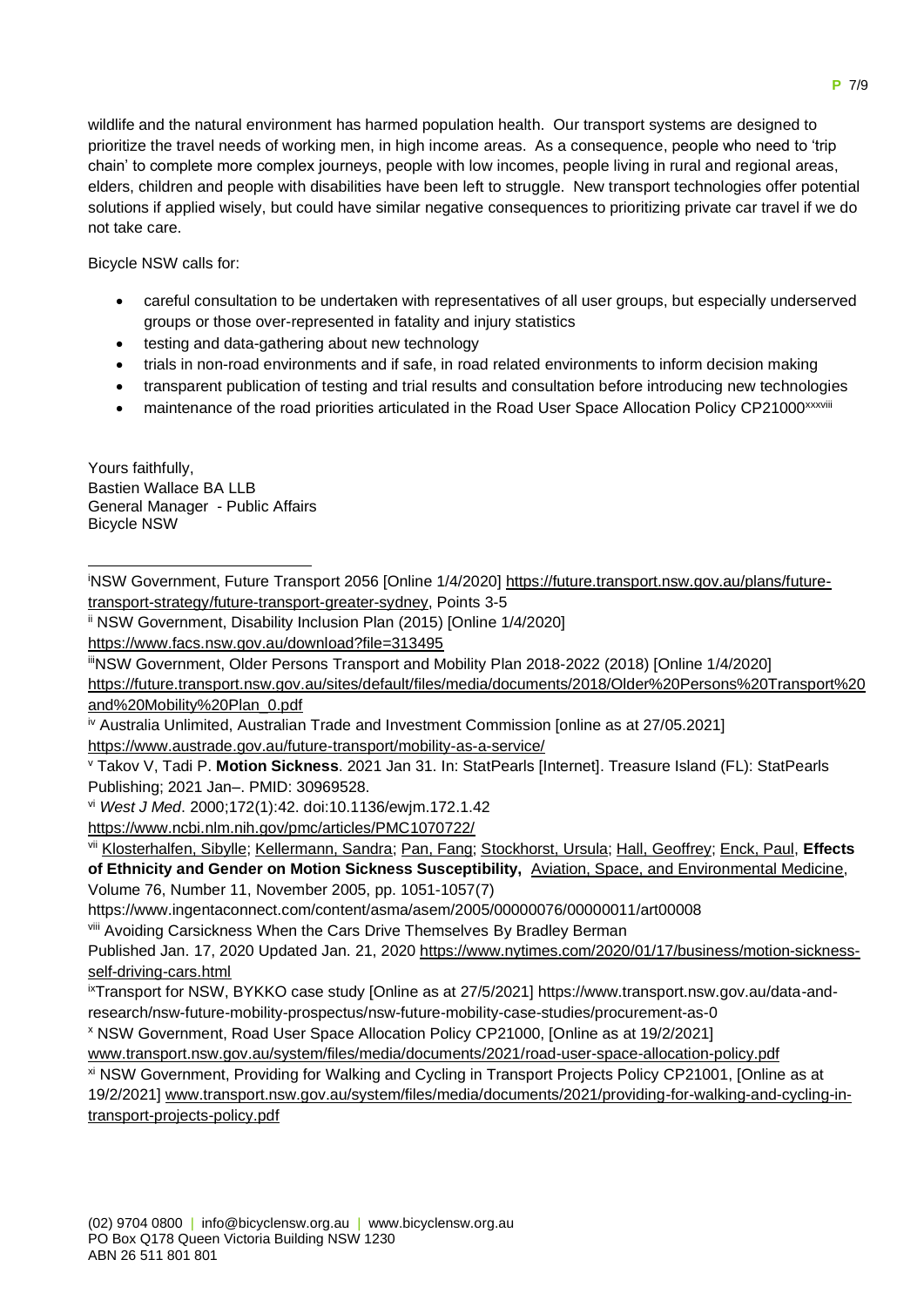xii The Guardian, How Covid changed the way Australians move: more traffic jams, less public transport [Online 1/4/2020] https://www.theguardian.com/news/datablog/2021/may/18/australias-pre-covid-traffic-jams-are-backas-commuters-shun-public-transport

xiii Daily Telegraph, NSW Government Backs Plan for Residents to rent out their parking spaces [Online as at 27/5/2021] [https://www.dailytelegraph.com.au/news/nsw/nsw-government-backs-plan-for-residents-to-rent-out](https://www.dailytelegraph.com.au/news/nsw/nsw-government-backs-plan-for-residents-to-rent-out-their-parking-spaces/news-story/750d58c142e14c5a69c2b5195b985457)[their-parking-spaces/news-story/750d58c142e14c5a69c2b5195b985457](https://www.dailytelegraph.com.au/news/nsw/nsw-government-backs-plan-for-residents-to-rent-out-their-parking-spaces/news-story/750d58c142e14c5a69c2b5195b985457)

xiv Sydney Morning Herald, Sydney's Electric Scooter Trial Plagued by Safety Fears, [Online as at 28/5/2021] [https://www.smh.com.au/national/nsw/sydney-s-electric-scooter-trial-plagued-by-safety-fears-20190823](https://www.smh.com.au/national/nsw/sydney-s-electric-scooter-trial-plagued-by-safety-fears-20190823-p52k5i.html) [p52k5i.html](https://www.smh.com.au/national/nsw/sydney-s-electric-scooter-trial-plagued-by-safety-fears-20190823-p52k5i.html)

xvSydney Morning Herald, NSW Abandons Electric Scooter Trial Because Minister 'Not in the Mood', [Online as at 28/5/2021] [https://www.smh.com.au/national/nsw/nsw-abandons-electric-scooter-trial-because-minister-not-in](https://www.smh.com.au/national/nsw/nsw-abandons-electric-scooter-trial-because-minister-not-in-the-mood-20210304-p577oa.html)[the-mood-20210304-p577oa.html](https://www.smh.com.au/national/nsw/nsw-abandons-electric-scooter-trial-because-minister-not-in-the-mood-20210304-p577oa.html)

xvi Fleet Europe E-scooters are 'unsafe' says influential safety organisation [Online as at 28/5/2021] [https://www.fleeteurope.com/en/maas/europe/features/e-scooters-are-unsafe-says-influential-safety](https://www.fleeteurope.com/en/maas/europe/features/e-scooters-are-unsafe-says-influential-safety-organisation?a=JMA06&t%5B0%5D=e-scooter&t%5B1%5D=Safety&t%5B2%5D=ITF&t%5B3%5D=Bird&t%5B4%5D=Lime&curl=1)[organisation?a=JMA06&t%5B0%5D=e-](https://www.fleeteurope.com/en/maas/europe/features/e-scooters-are-unsafe-says-influential-safety-organisation?a=JMA06&t%5B0%5D=e-scooter&t%5B1%5D=Safety&t%5B2%5D=ITF&t%5B3%5D=Bird&t%5B4%5D=Lime&curl=1)

[scooter&t%5B1%5D=Safety&t%5B2%5D=ITF&t%5B3%5D=Bird&t%5B4%5D=Lime&curl=1](https://www.fleeteurope.com/en/maas/europe/features/e-scooters-are-unsafe-says-influential-safety-organisation?a=JMA06&t%5B0%5D=e-scooter&t%5B1%5D=Safety&t%5B2%5D=ITF&t%5B3%5D=Bird&t%5B4%5D=Lime&curl=1)

xviiNational Transport Commission, Barriers to the Safe Use of Personal Mobility Devices, (2020) [Online as at 28/5/2021]<https://www.ntc.gov.au/sites/default/files/assets/files/NTC-Decision-RIS-PMDs.pdf>

xviiiBicycle NSW, [Online as at 28/5/2021] [https://bicyclensw.org.au/wp-](https://bicyclensw.org.au/wp-content/uploads/2020/02/2020.2.14_Innovative-Vehicles_BicycleNSWSubmission.pdf)

[content/uploads/2020/02/2020.2.14\\_Innovative-Vehicles\\_BicycleNSWSubmission.pdf](https://bicyclensw.org.au/wp-content/uploads/2020/02/2020.2.14_Innovative-Vehicles_BicycleNSWSubmission.pdf)

xix E-Scooter Safety Fact Sheet – Centre for Accident Resarch and Safety Queensland, [online as at 28/5/2021] <https://research.qut.edu.au/carrsq/wp-content/uploads/sites/296/2020/12/e-Scooter-Safety-1.pdf>

xx Daniel Ziffer, Electric bikes lead the charge to short circuit big cities' congestion cycle, ABC, [online as at 28/5/2021]<https://www.abc.net.au/news/2019-07-06/electric-motors-might-change-congestion-cycle/11282384> xxi Namaan Zhou, The Guardian, NSW government announces taskforce to investigate food delivery deaths [https://www.theguardian.com/australia-news/2020/nov/24/food-delivery-driver-killed-in-sydney-is-the-fifth-death](https://www.theguardian.com/australia-news/2020/nov/24/food-delivery-driver-killed-in-sydney-is-the-fifth-death-in-two-months)[in-two-months](https://www.theguardian.com/australia-news/2020/nov/24/food-delivery-driver-killed-in-sydney-is-the-fifth-death-in-two-months) Tom Rabe, Food delivery giants facing regulatory overhaul in NSW, Sydney Morning Herald [https://www.smh.com.au/national/nsw/food-delivery-giants-facing-regulatory-overhaul-in-nsw-20210420](https://www.smh.com.au/national/nsw/food-delivery-giants-facing-regulatory-overhaul-in-nsw-20210420-p57kul.html) [p57kul.html](https://www.smh.com.au/national/nsw/food-delivery-giants-facing-regulatory-overhaul-in-nsw-20210420-p57kul.html)

xxiiThe Guardian, Ebike surge in popularity in Australian cities but experts warn of risks [online as at 28/5/2021] [https://www.theguardian.com/lifeandstyle/2019/nov/06/e-bike-surge-in-popularity-in-australian-cities-but-experts](https://www.theguardian.com/lifeandstyle/2019/nov/06/e-bike-surge-in-popularity-in-australian-cities-but-experts-warn-of-risks)[warn-of-risks](https://www.theguardian.com/lifeandstyle/2019/nov/06/e-bike-surge-in-popularity-in-australian-cities-but-experts-warn-of-risks)

xxiii Committee for Sydney, Making Sydney a Cycling City, p.18 [online as at 20/5/2021] [https://sydney.org.au/wp](https://sydney.org.au/wp-content/uploads/2021/04/CfS_Making-Sydney-a-Cycling-City-Web.pdf)[content/uploads/2021/04/CfS\\_Making-Sydney-a-Cycling-City-Web.pdf](https://sydney.org.au/wp-content/uploads/2021/04/CfS_Making-Sydney-a-Cycling-City-Web.pdf)

xxiv Accenture Strategy, Making Delivery Work for Everyone, March 2021, [online as at 20/5/2021] [https://ubernewsroomapi.10upcdn.com/wp-content/uploads/2021/04/Accenture-Making-delivery-work-for](https://ubernewsroomapi.10upcdn.com/wp-content/uploads/2021/04/Accenture-Making-delivery-work-for-everyone-1-1.pdf)[everyone-1-1.pdf](https://ubernewsroomapi.10upcdn.com/wp-content/uploads/2021/04/Accenture-Making-delivery-work-for-everyone-1-1.pdf)

xxv Bicycle NSW [online as at 28/5/2021] https://bicyclensw.org.au/e-bike-safety-tips/

xxvi NSW Government, Vehicle Standards Information [online as at 28/5/2021] https://roads-

waterways.transport.nsw.gov.au/documents/roads/safety-rules/standards/vsi-27-mopeds-power-assisted-pedalcycles.pdf

xxvii Bicycle NSW, Electric Bike Safety Standards [Online as at 28/5/2021] [https://bicyclensw.org.au/safe-assisted](https://bicyclensw.org.au/safe-assisted-pedalling/)[pedalling/](https://bicyclensw.org.au/safe-assisted-pedalling/)

xxviii Transport for NSW, Centre for Road Safety, [online as at 28/5/2021]

<https://roadsafety.transport.nsw.gov.au/statistics/interactivecrashstats/index.html>

xxixNSW Government, Centre for Road Safety [online as at 28/5/2021]

<https://roadsafety.transport.nsw.gov.au/statistics/interactivecrashstats/nsw.html?tabnsw=5>

xxx Plan International, Free to Be [online as at 28/5/2021] https://www.plan.org.au/you-can-help/join-themovement-for-girls-rights/free-to-be/